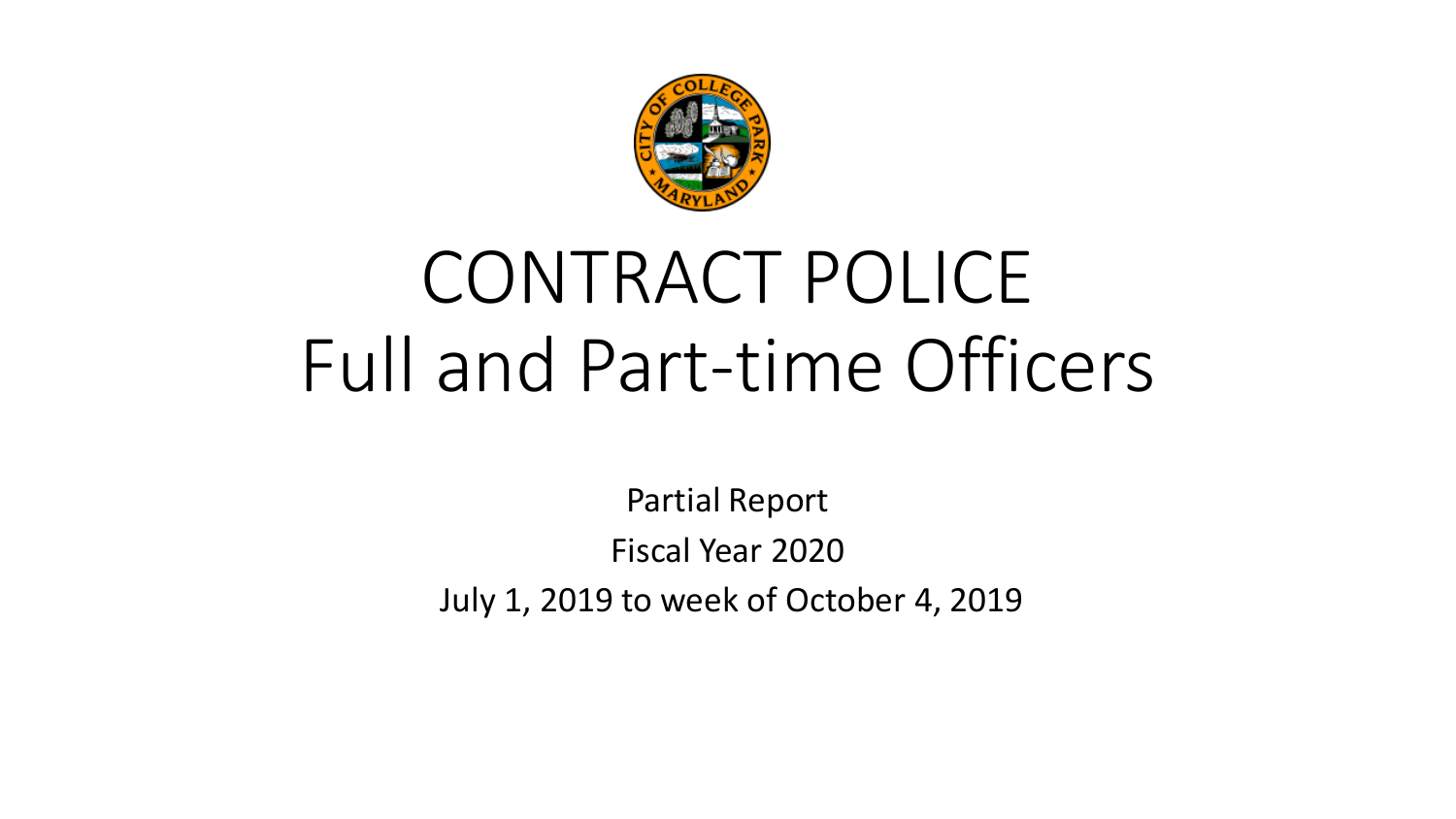## Statistical Data FY20 July 1, 2019 to week of October 18, 2019

| Totals 1 Jul 2019 to Week of 18 Oct 2019       | <b>FY20</b>  | <b>FY19</b>    |
|------------------------------------------------|--------------|----------------|
| <b>MD State Citations</b>                      | 609          | 652            |
| Warnings                                       | 1615         | 1599           |
| <b>Equipment Repair Orders</b>                 | 108          | 247            |
| <b>Distracted Driving</b>                      | 8            | 10             |
| <b>Parking Citations</b>                       | 9            | 42             |
| <b>Field Observation Report</b>                | 42           | 72             |
| Youth Field Report                             | $\Omega$     | 0              |
| <b>Citations in Lieu of Arrest</b>             | 5            | 10             |
| <b>Civil Citation</b>                          | $\mathbf{1}$ | $\mathbf{1}$   |
| <b>Criminal Arrests</b>                        | 5            | 9              |
| <b>DWS Arrest</b>                              | $\mathbf{1}$ | $\overline{1}$ |
| <b>DWI Arrest</b>                              | 3            | $\overline{7}$ |
| <b>Warrant Arrest</b>                          | 10           | 0              |
| Premise Checks (Vacation Checks)               | 114          | 104            |
| Referral-Student Code of Conduct               | 16           | 37             |
| Zone 1/Downtown Area Pedestrian Warnings       | 319          | 170            |
| Zone 1/Downtown Area Pedestrian Citations      | 28           | 43             |
| Zone 2/Berwyn-Lakeland Pedestrian Warnings     | 9            | 30             |
| Zone 2/Berwyn-Lakeland Pedestrian Citations    | $\Omega$     | $\mathbf 0$    |
| Zone 3/North College Park Pedestrian Warnings  | 0            | 5              |
| Zone 3/North College Park Pedestrian Citations | 0            | 13             |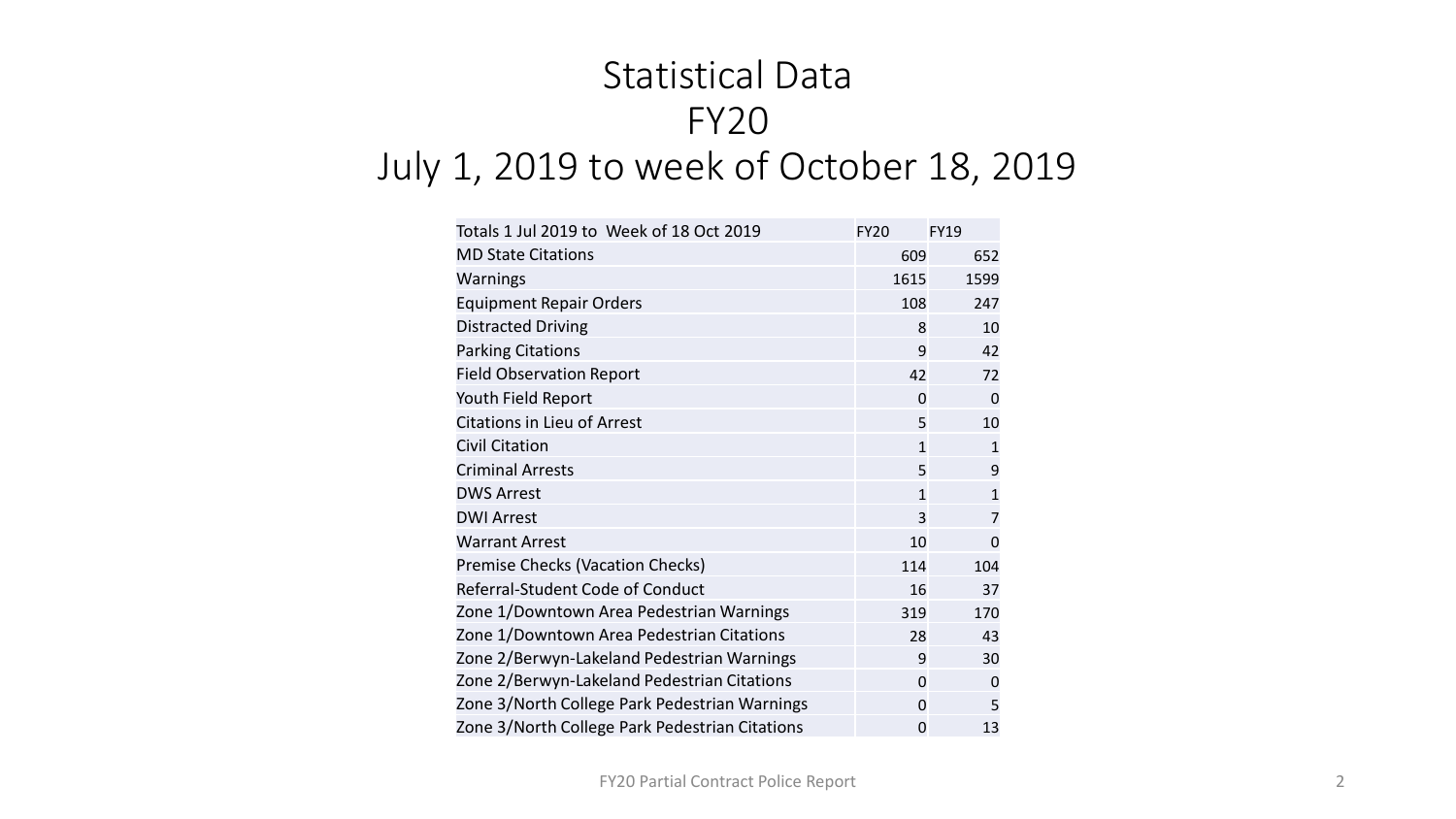Maryland State Citations July 1, 2019 to Week of October 18, 2019



FY20 Partial Contract Police Report 3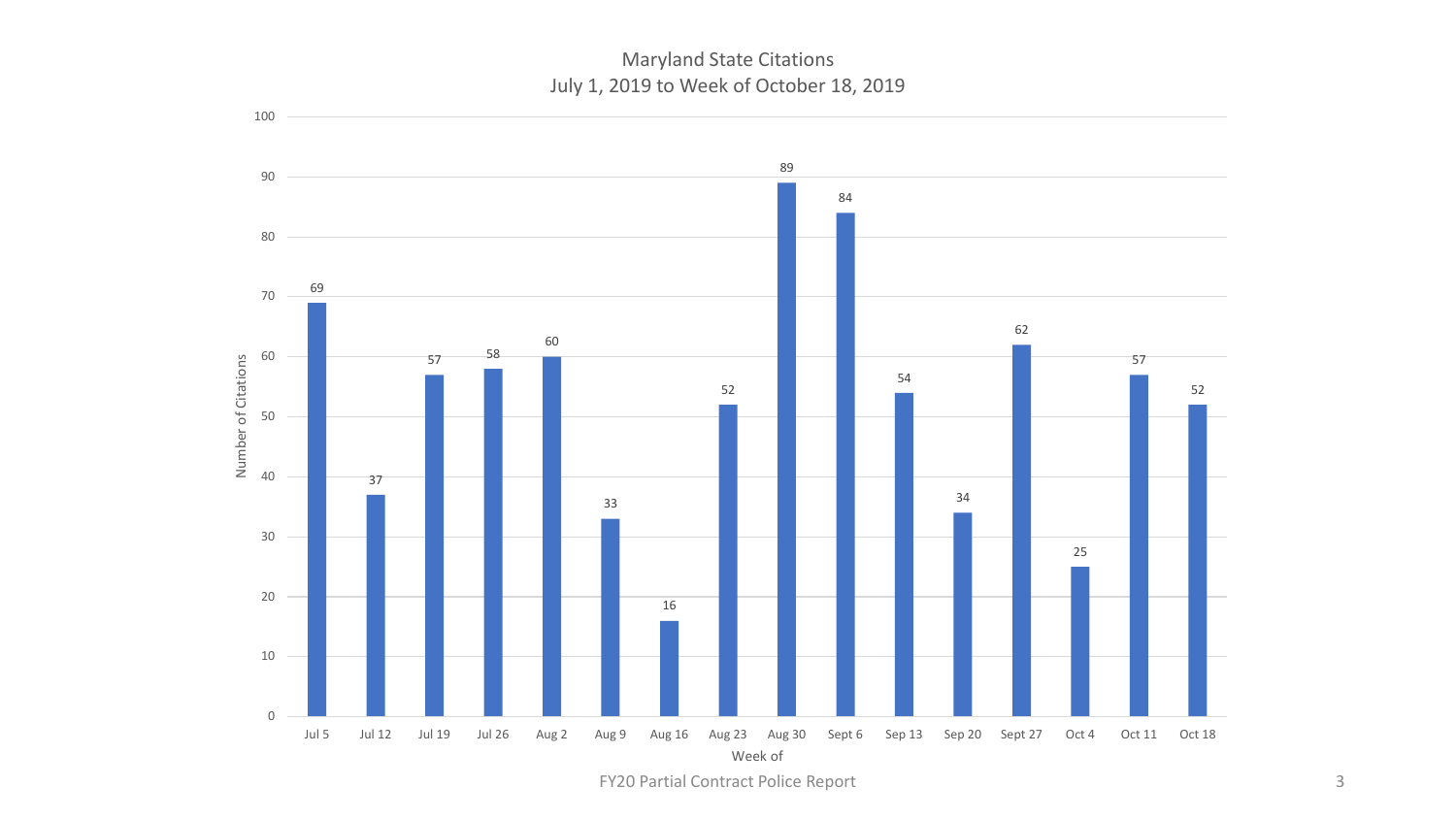Traffic Violation Warnings July 1, 2019 to week of October 18, 2019



FY20 Partial Contract Police Report 4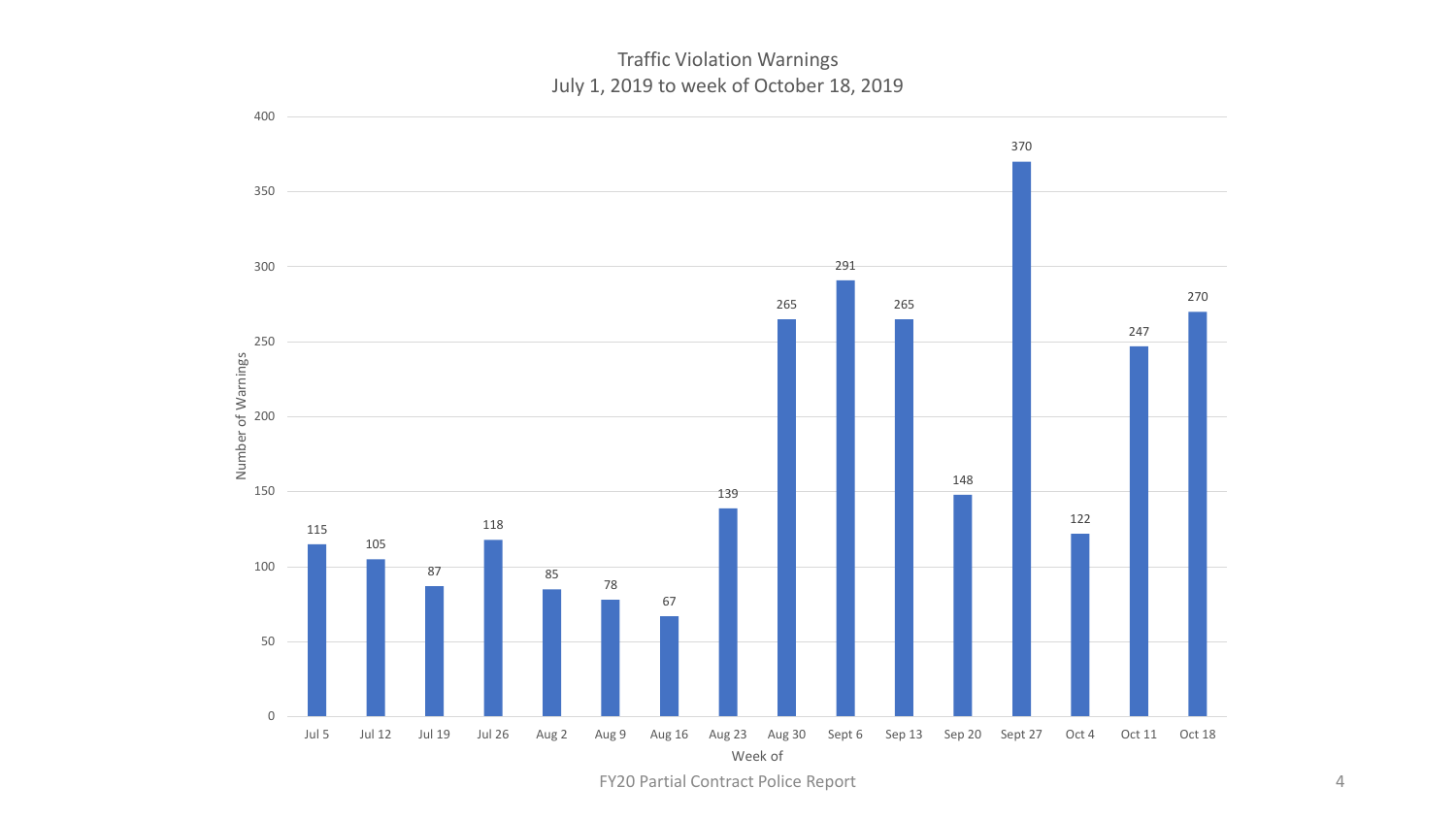Vehicle Equipment Repair Order (ERO) July 1, 2018 to week of October 18, 2019



FY20 Partial Contract Police Report 5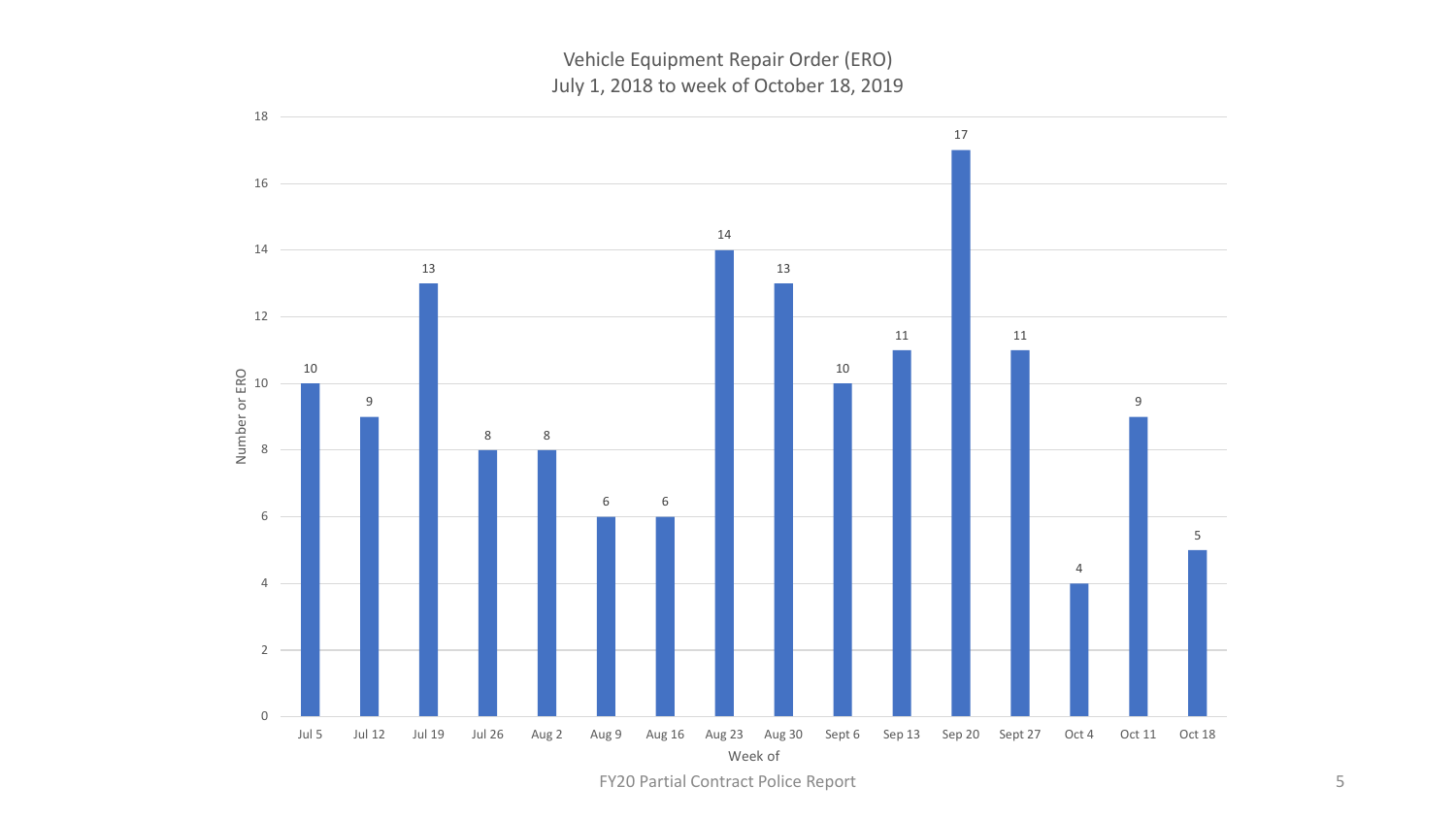Vehicle Equipment Repair Order (ERO) July 1, 2018 to week of October 18, 2019



FY20 Partial Contract Police Report 6 6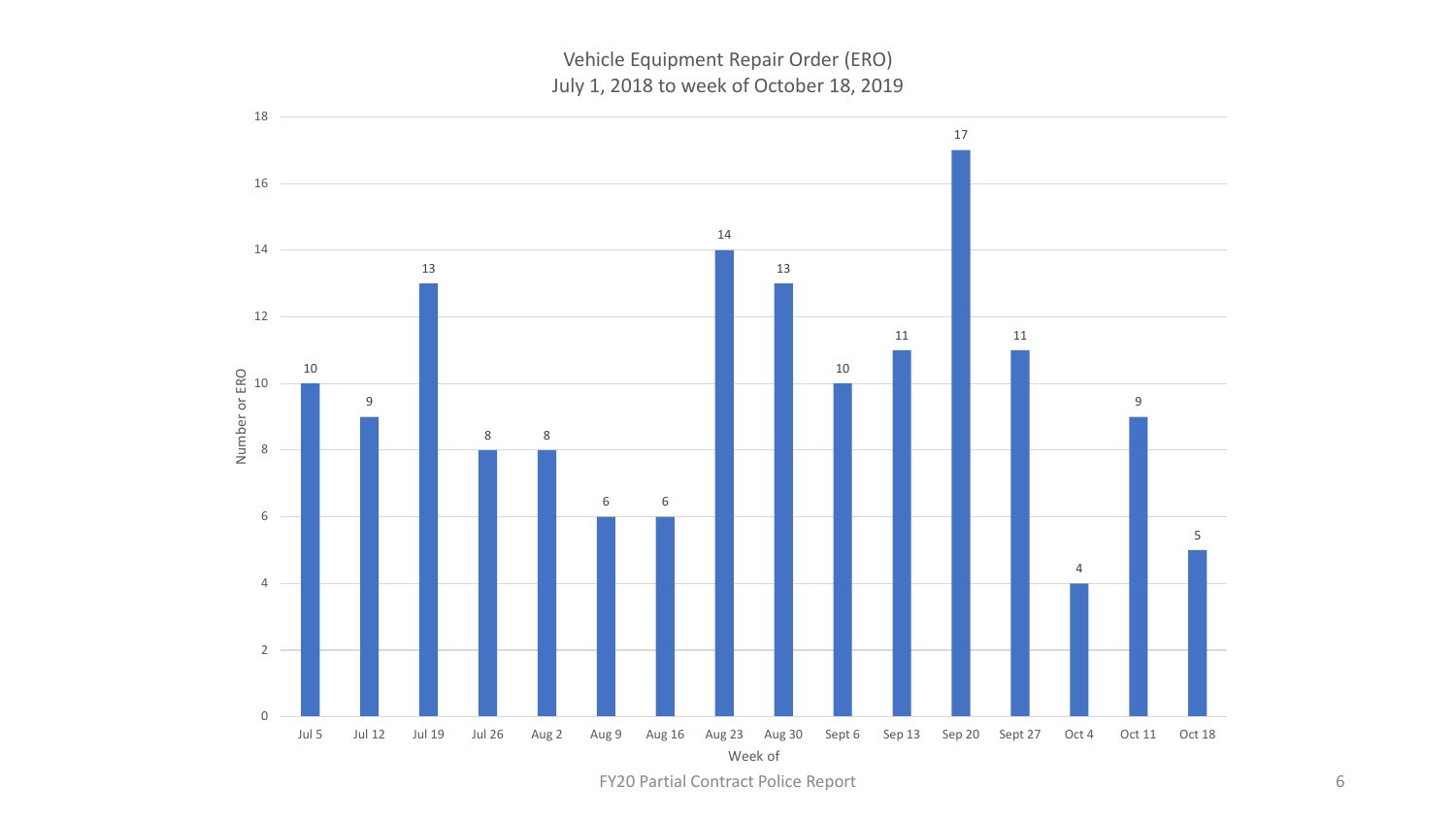Field Observations July 1, 2019 to week of October 18, 2019



FY20 Partial Contract Police Report 7 and 7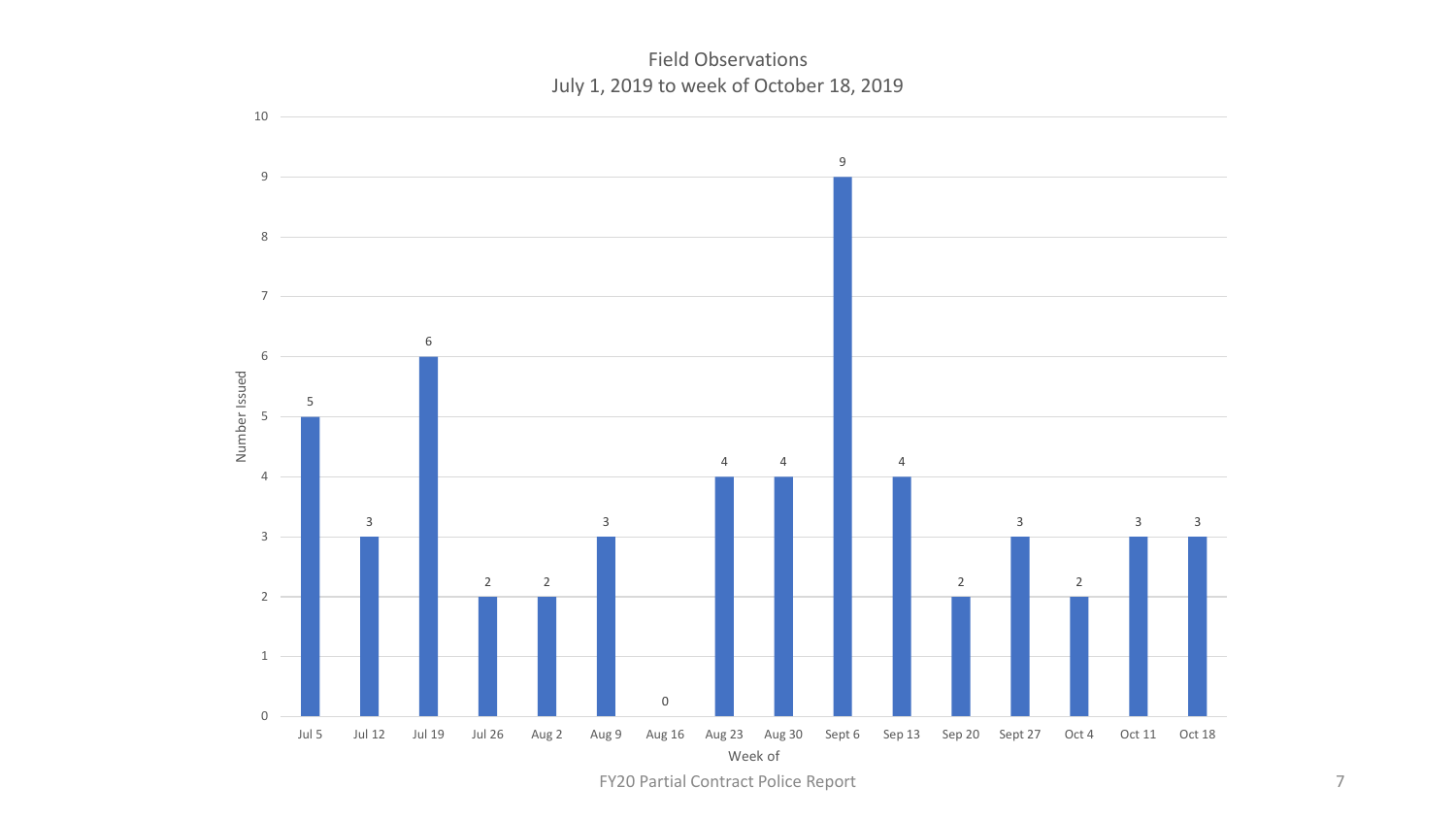## Citations in Lieu of Arrest July 1, 2019 to week of October 18, 2019

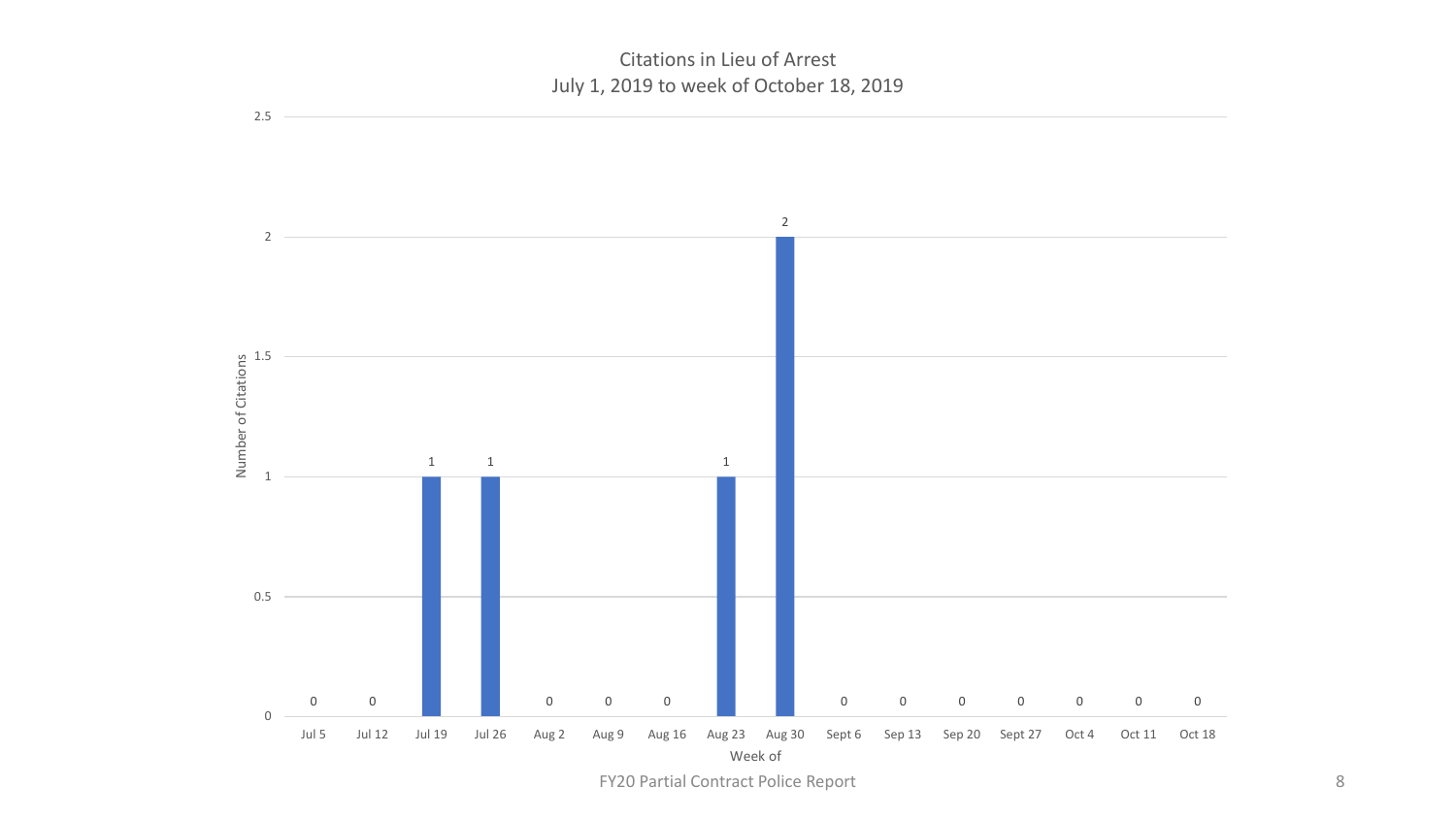Arrests Criminal, Driving on Suspended License, DWI, Warrant July 1, 2019 to week of October 18, 2019



FY20 Partial Contract Police Report 9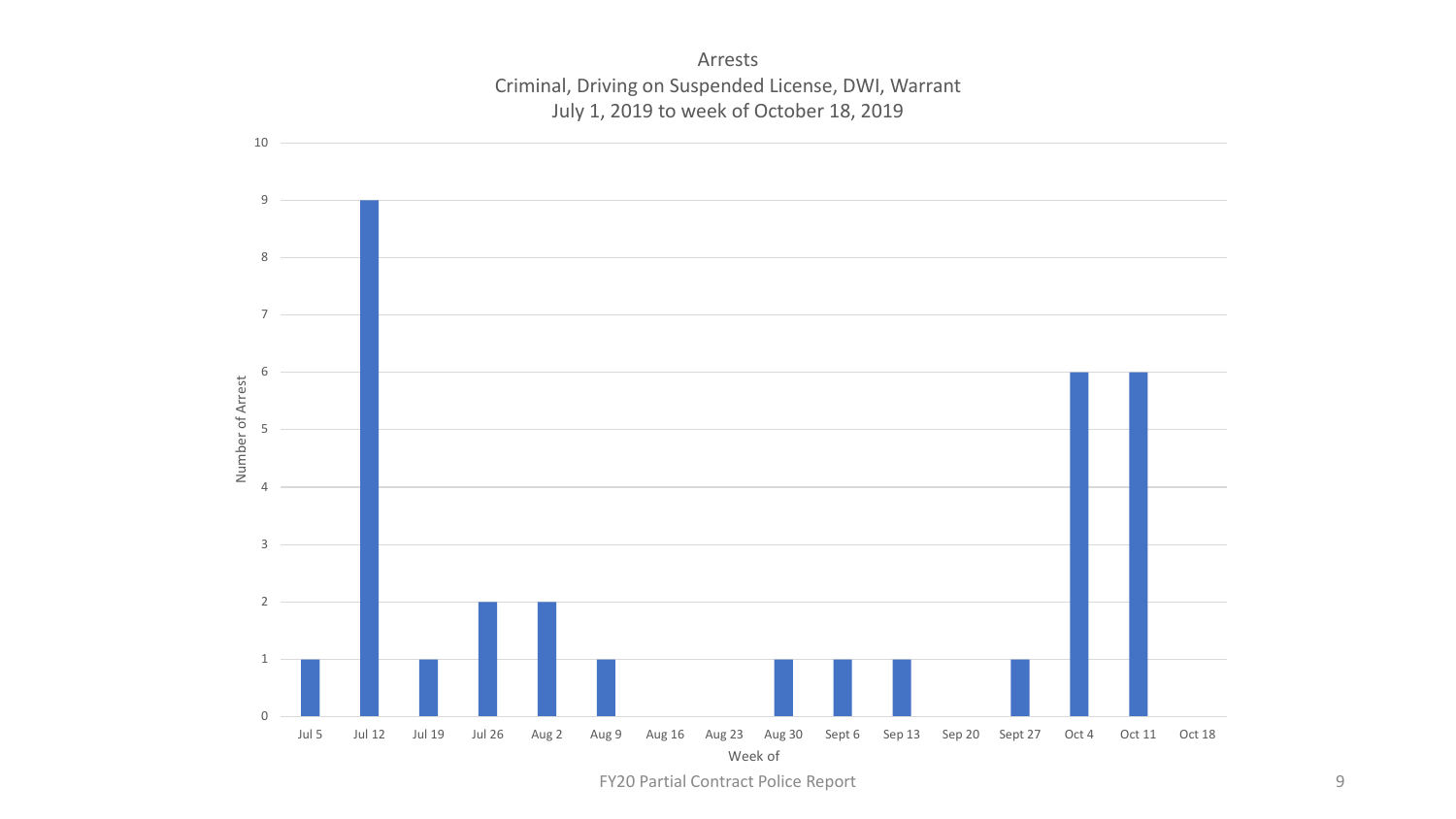Premise Checks - Vacation Checks July 1, 2019 to week of October 18, 2019



FY20 Partial Contract Police Report 10 and 20 and 20 and 20 and 20 and 20 and 20 and 20 and 20 and 20 and 20 and 20 and 20 and 20 and 20 and 20 and 20 and 20 and 20 and 20 and 20 and 20 and 20 and 20 and 20 and 20 and 20 a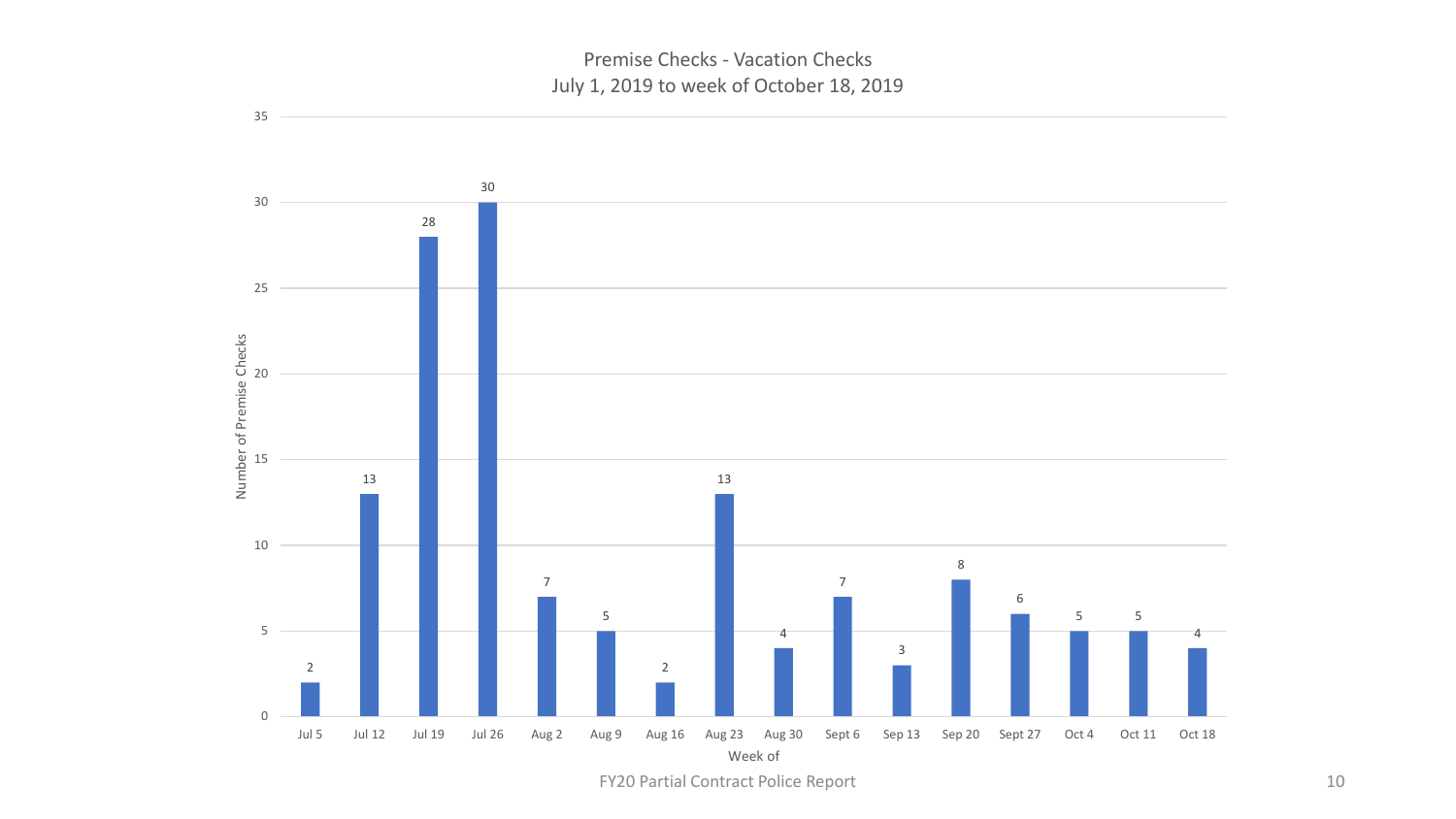Student Code of Conduct Referrals July 1, 2019 to week of October 18, 2019